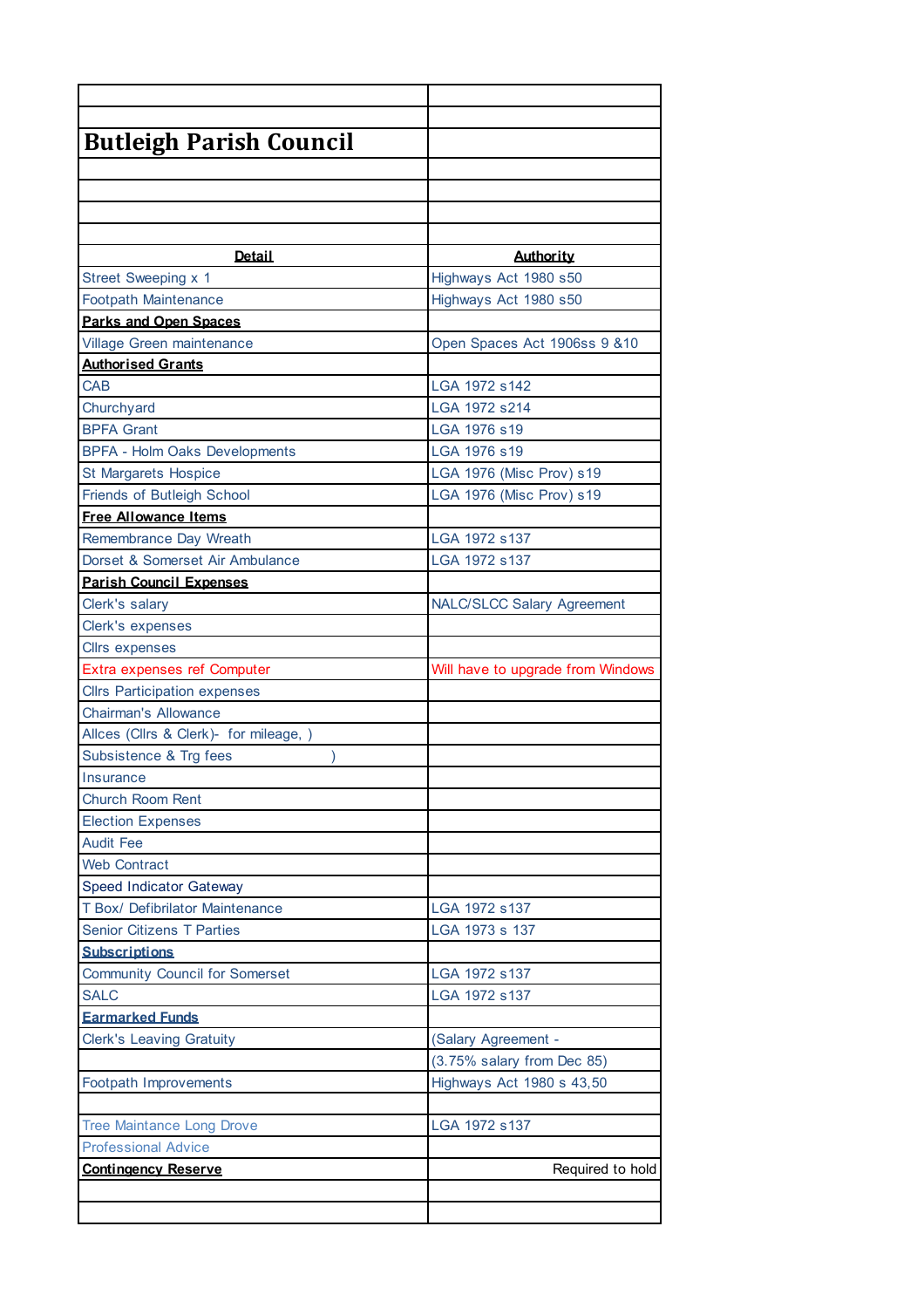| (Free Allce (LGA 1972 s137)            | Max £5651.34                                                          |
|----------------------------------------|-----------------------------------------------------------------------|
| 719 electors @ £7.86 = £5651.34        |                                                                       |
|                                        |                                                                       |
|                                        |                                                                       |
|                                        | <b>NOTES</b>                                                          |
|                                        | 1. Grants to be paid in full on receipt of the Precept, by Resolution |
|                                        | 2. Contributions are to be paid only on request, when the need ha     |
|                                        | Each payment requires a formal Resolution to be passed, after this    |
|                                        | Unless otherwise agreed in advance, PC contributions will no          |
|                                        | 3. Payments of PC expenses and contractors bills require to be        |
|                                        | pulished on a PC   meeting's Agenda                                   |
|                                        | 4. Earmarked Funds are only to be released by formal Resolution       |
| necessity of the intended use.         |                                                                       |
|                                        |                                                                       |
|                                        |                                                                       |
| Monies still to be paid 2019/20 Amount |                                                                       |
|                                        |                                                                       |
| <b>Street Sweeping</b>                 | 360.00                                                                |
| Village Green Maint                    | 150.00                                                                |
| Salary                                 | 3300.00                                                               |
| <b>Clerks Expenses</b>                 | 150.00                                                                |
| Cllrs Ex's                             | 360.00                                                                |
| <b>RBL Wreath</b>                      | 100.00                                                                |
| Chairman Allowance                     | 200.00                                                                |
| <b>Cllrs and Clerk Mileage</b>         | 300.00                                                                |
| Election expenses                      | 1166.55                                                               |
| T Box                                  | 50.00                                                                 |
| Defib Maintenance                      | 200.00                                                                |
| Church Room rent                       | 200.00                                                                |
| Web fee                                | 25.00                                                                 |
| <b>Audit Fee</b>                       | 200.00                                                                |
| <b>Clerks Leaving</b>                  | 2250.72                                                               |
| Footpath Maintenance                   | 420.00                                                                |
| Trees on Long Drove                    | 200.00                                                                |
| Footpaths                              | 500.00                                                                |
|                                        |                                                                       |
| <b>Professional Advice</b>             | 1000.00                                                               |
|                                        | 11132.27                                                              |
|                                        |                                                                       |
| <b>Bank Balance</b>                    | 17149.20                                                              |
| less Telecom Mast funds                | 1605.51                                                               |
| less predicted spend                   | 5337.56                                                               |
|                                        |                                                                       |
| Estimated balance cfwd                 | 10206.13                                                              |
|                                        |                                                                       |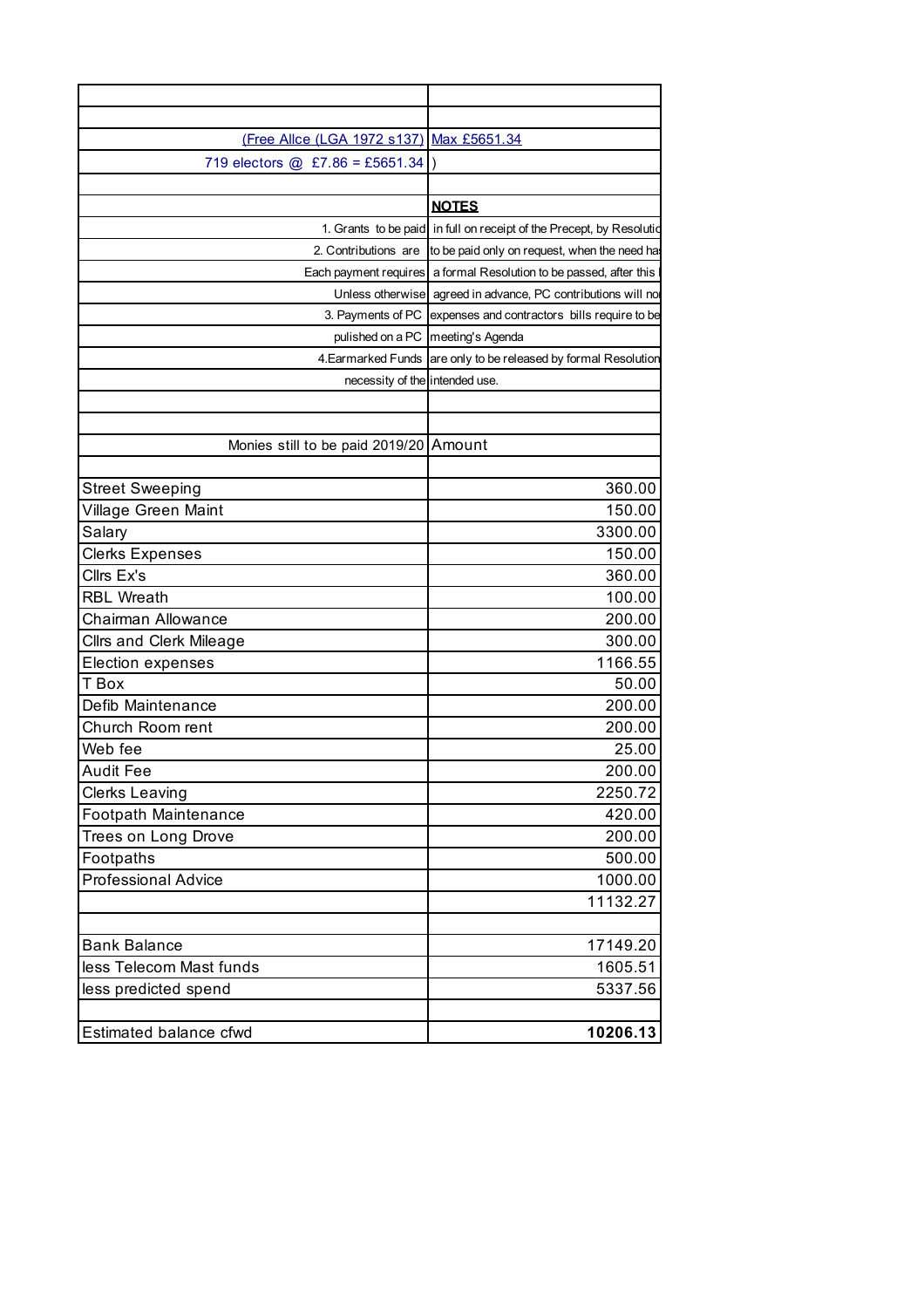| Precept Bid 2020/21                   |                         |                             |                |                     |
|---------------------------------------|-------------------------|-----------------------------|----------------|---------------------|
|                                       |                         |                             |                |                     |
|                                       |                         |                             |                |                     |
|                                       |                         |                             |                |                     |
|                                       |                         |                             |                | Oct-20              |
| <b>Remarks</b>                        | <b>Total Amount</b>     | <b>Any Change?</b>          | Grant          |                     |
| November plus spraying footpath       | £480.00                 |                             |                | £120.00 Paid actual |
| June and October                      | £480.00                 |                             |                | £320.00 Paid actual |
|                                       |                         |                             |                |                     |
| 18 cuts - Apr to Dec                  | £540.00                 |                             |                | £330.00 paid actual |
|                                       | £150.00                 |                             | £150.00 Paid   |                     |
| up to max 50% of net cost             |                         | £1,650.00 increased by £250 |                | Paid                |
|                                       |                         | £2,000.00 Increased by £250 | £1,750.00 paid |                     |
| up to max 50% of net cost             | £900.00                 |                             |                | Paid                |
|                                       | £200.00                 |                             |                | paid                |
| Donation to project match funded      |                         |                             |                |                     |
|                                       |                         |                             |                |                     |
| Purchase of wreath                    | £100.00                 |                             |                |                     |
| Donation                              | £350.00                 |                             | £350.00 paid   |                     |
|                                       |                         |                             |                |                     |
|                                       | £3,500.00               |                             |                |                     |
| Stationery, postage etc               | £150.00                 |                             |                |                     |
|                                       | £200.00                 |                             |                |                     |
|                                       | £200.00 NEW             |                             |                | pd last yr          |
| 8 x £20.00 max allowed -b/fwd         | £160.00                 |                             |                |                     |
| Max permitted - b/fwd                 | £200.00                 |                             |                |                     |
|                                       | £400.00                 |                             |                |                     |
|                                       |                         |                             |                |                     |
|                                       |                         | £700.00 Increased by £50    |                | £815.00 paid actual |
|                                       | £200.00                 |                             | <b>NIL</b>     |                     |
|                                       |                         | £750.00 Less by £500        |                |                     |
|                                       | £200.00                 |                             | <b>NIL</b>     |                     |
|                                       | £25.00                  |                             |                |                     |
|                                       | £3,500.00               |                             |                |                     |
| Refurbishment Annual £50 + other £10  | £200.00                 |                             |                |                     |
|                                       | £100.00                 |                             | £100.00 paid   |                     |
|                                       |                         |                             |                |                     |
|                                       | £40.00                  |                             | <b>NIL</b>     |                     |
|                                       | £220.00                 |                             |                | £242.88 Paid actual |
|                                       |                         |                             |                |                     |
| Includes C/Fwd                        | £2,501.43               |                             |                |                     |
| Improvements to furniture             | £600.00                 |                             |                |                     |
|                                       |                         |                             |                |                     |
| <b>Long Drove Trees</b>               |                         | £400.00 added £200          |                |                     |
|                                       |                         |                             |                |                     |
|                                       |                         |                             |                |                     |
|                                       | £1,000.00               |                             |                |                     |
| 25% of annual expenditure - c/fwd amd | £3,000.00<br>£25,096.43 |                             |                |                     |